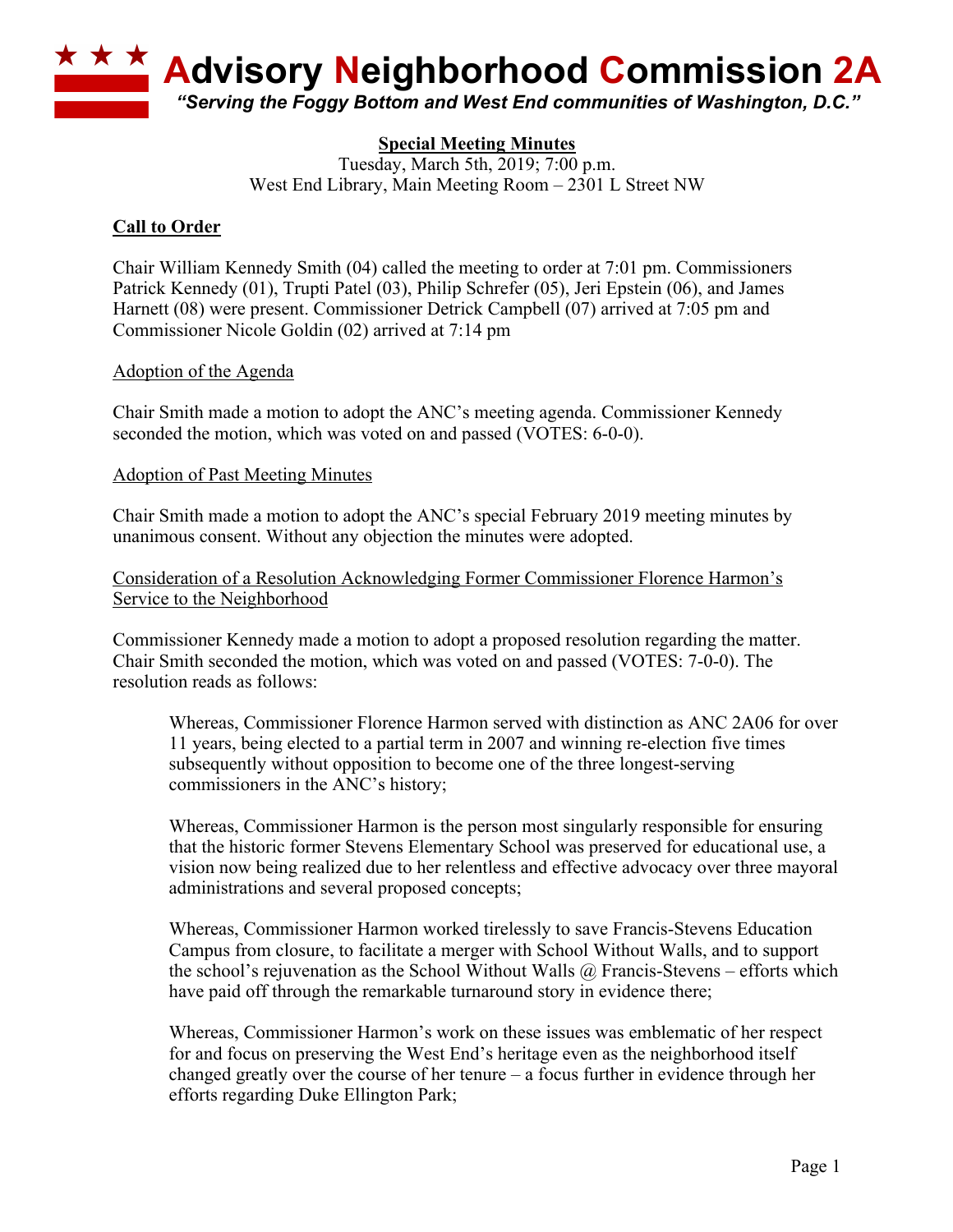Whereas, Commissioner Harmon was a tireless fighter for her constituents on all manner of quality of life concerns large and small – from problematic nightlife establishments to zoning disputes, sidewalks in disrepair to nighttime construction noise – and had an unparalleled track record at delivering results;

Whereas, Commissioner Harmon served as a leader on the ANC for the balance of her tenure, including formally for several years as the Commission's vice chair and two years (2012 and 2013) as the chair;

Whereas, Commissioner Harmon was an invaluable source of institutional knowledge, counsel, and fortitude in guiding the Commission on matters well beyond the boundaries of her single-member district; and

Whereas, Commissioner Harmon leaves behind a legacy of accomplishment that would be the envy of any commissioner – and leaves Foggy Bottom and the West End a better place through her service.

THEREFORE, BE IT RESOLVED that in recognition of Florence Harmon's service to ANC 2A and the broader Foggy Bottom/West End community, that the Commission hereby extends to her its grateful appreciation and best wishes for the years to come.

## **General Agenda**

Consideration of a Resolution Requesting that the District Department of Transportation Signalize the Intersection of H Street and 19th Street NW

Commissioner Harnett made a motion to adopt a proposed resolution regarding the matter. Commissioner Kennedy seconded the motion, which was voted on and passed (VOTES: 8-0-0). The resolution reads as follows:

WHEREAS, the intersection at H Street and 19th Street NW is located between the headquarters of the World Bank and the International Monetary Fund, and on the southwest corner of Edward R. Murrow Park,

WHEREAS, pedestrians have raised significant concerns about their safety while crossing that intersection, especially around the evening rush hour as cars rapidly accelerate from the intersection at Pennsylvania Avenue and 19th Street NW towards the E Street Expressway and Constitution Avenue, with many who have or almost have been hit by cars that refuse to slow down and hold while pedestrians are in the crosswalk, and

WHEREAS, the already signalized intersection at H Street and 18th Street NW is nearly identical in its geometry to the intersection at H Street and 19th Street NW, and is closer to the signalized Pennsylvania Avenue and 18th Street NW intersection than the intersection at H Street and 19th Street NW is from the signalized Pennsylvania Avenue and 19th Street NW intersection by about two feet.

THEREFORE, BE IT RESOLVED that ANC 2A urgently requests that the District Department of Transportation signalize the intersection at H Street and 19th Street NW and rapidly complete Traffic Safety Investigation #19-00089235.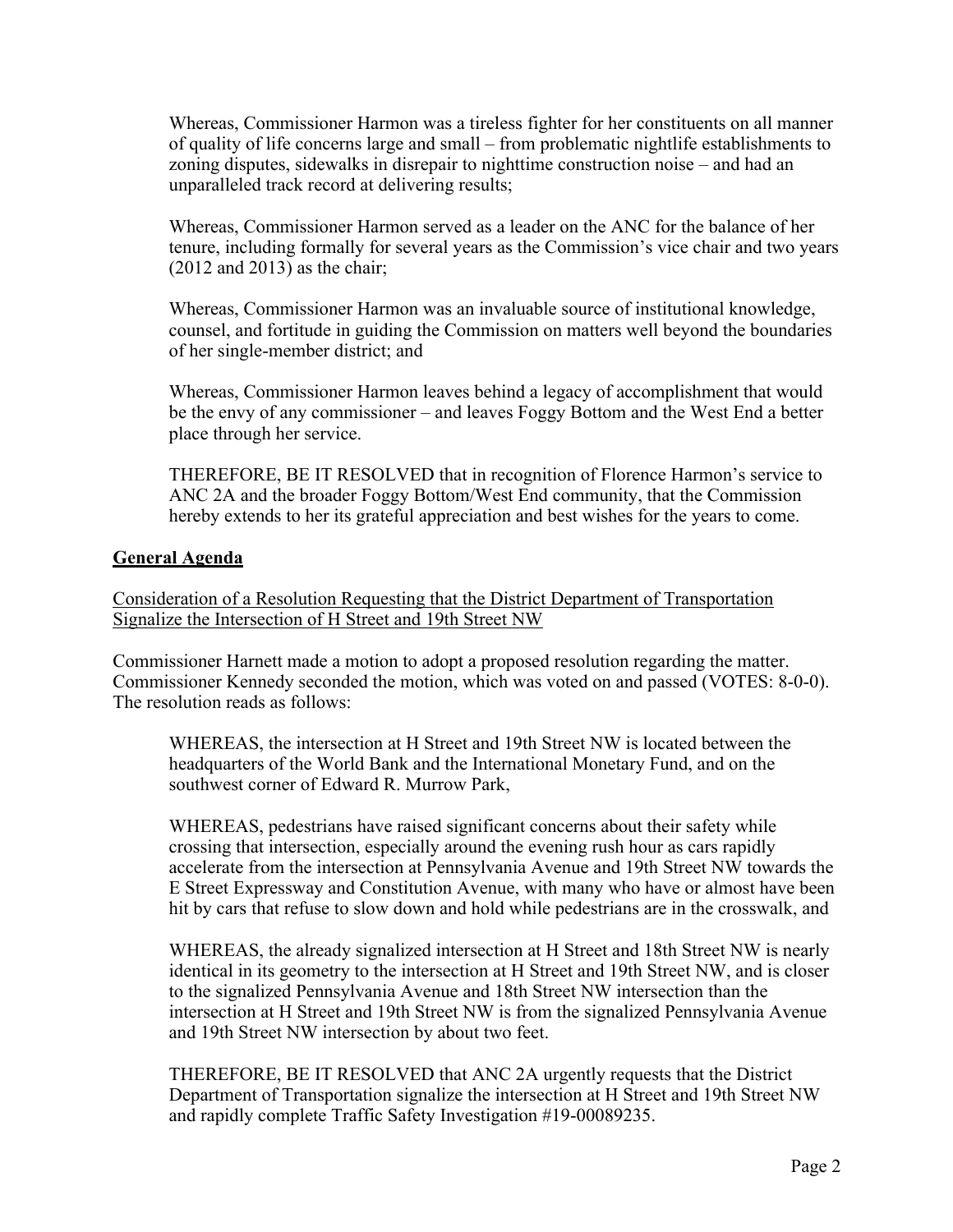Consideration of a Resolution Regarding Quadrangle Development Corporation's After-Hours Construction Permit Request for 2033 K Street NW

Bob Knopf, a Project Director for Quadrangle Development, gave a visual presentation regarding the most up to date plans for the development project at 2033 K Street NW.

*The Commission did not take any action regarding this matter.*

Presentation by the DC Fire and EMS Department Regarding Changes to DC's Right Care, Right Now Initiative

Dr. Robert Holman, Medical Director for the DC Fire and EMS Department (FEMS), gave a presentation regarding the upcoming changes to the agency's Right Care, Right Now Initiative.

*The Commission did not take any action regarding this matter.*

Presentation by The ONE Street Company Regarding the Development Project at 1115-1117 24th Street NW

Rich Markus, the architect for The ONE Street Company's development project at 1115-1117 24th Street NW, gave a visual presentation regarding the most up to date plans for the project.

Sunil Chhabra, a representative for The ONE Street Company, introduced himself to meeting attendees and discussed the construction impacts and the possible signing of a construction management agreement for the project.

*The Commission did not take any action regarding this matter.*

# **Regulatory Agenda**

## Lazy Kate's Bistro – Application for a New Retailer's Class "C" Restaurant License at 2300 N Street NW

Commissioner Golden made a motion to protest Lazy Kate's Bistro's license application for 2300 N Street NW based on the adverse impact on the peace, order, and quiet of the neighborhood. Commissioner Kennedy seconded the motion, which was voted on and passed (VOTES: 8-0-0). The resolution reads as follows:

ANC 2A protests N Street Dining, Inc. t/a Lazy Kate's Bistro's (the "Applicant") application for a Retailer's Class "C" Alcoholic Beverage Control (ABC) Board license for premises at 2300 N Street, N.W., Washington, D.C., 20037 (the "Premises) pending before the District of Columbia ABC Board based on the adverse impact on the peace, order, and quiet of the neighborhood.

Commissioner Goldin made a motion to authorize Chair Smith to enter into a proposed settlement agreement with Lazy Kate's Bistro. Commissioner Epstein seconded the motion, which was voted on and passed (VOTES: 7-0-1).